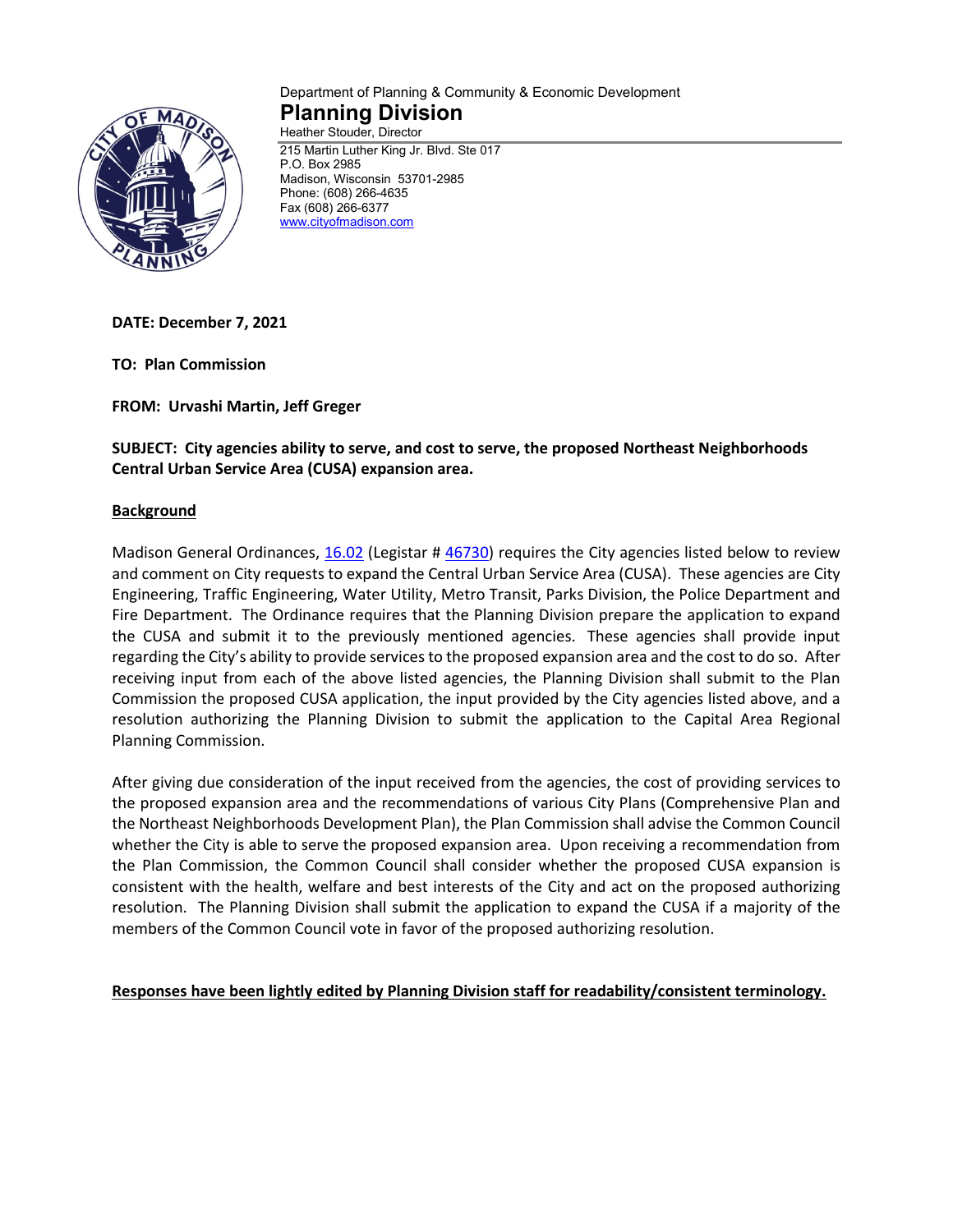# **CITY ENGINEERING**

## *Ability to Provide Services*

Currently this area is not in the CUSA; therefore, the City cannot serve this area with storm or sanitary sewer. The City will need to extend sanitary sewer to the area.

Near term development in the northern portion of the expansion area will be served by a sanitary sewer in Lien Road adjacent to the CUSA expansion area.

# *Cost to Provide Services*

## **Streets**

Construction of external border streets of plats will require city cost share on the order of \$1,000-\$1,500 per foot for arterial roadways and \$500-\$800 per foot for collector roadways. Internal local streets and bike paths are generally paid for and constructed by the developer. Streets and paths will require ongoing maintenance such as plowing, crack sealing, chip sealing, resurfacing and eventually reconstruction.

## **Sanitary**

The portion of the expansion area in the Starkweather Creek drainage basin will be served by the 24- inch MMSD Northeast Interceptor/Lien Extension sanitary sewer interceptor. The portion of the expansion area in the Door Creek drainage basin will be served by the Gaston Road extension of the MMSD Far East Interceptor and City of Madison sewers located south of the area in the Sprecher Neighborhood. In 2009, the City of Madison constructed the 12-inch Northeast Neighborhood Interceptor that extended underneath Interstate 94 to the intersection of Reiner and CTH T/TT. In 2010, an 8-inch City of Madison interceptor was extended northward from the intersection of Reiner and CTH T/TT along Reiner Road.

There are currently two sanitary sewer impact fee districts that split this area; the Northeast Neighborhood Sanitary Impact Fee District and the Felland Road Sewerage District.

## **Stormwater**

There are currently no stormwater or drainage impact fee districts within the expansion area. However, it is anticipated that a regional detention pond and greenway will be located near CTH T/TT and Felland Road that would trigger a stormwater impact fee district in this area. This new impact fee district will support more development and the reconstruction of Felland Road, which is scheduled for 2024. The expansion area is located within the Starkweather Watershed study area that is ongoing and is scheduled to be complete in 2022. This study will indicate if there is a need for other stormwater improvements for this area. In addition, as development starts to occur in this area, all developments will need to meet the City's Stormwater requirements included in Chapter 37 of Madison General Ordinances.

## **TRAFFIC ENGINEERING**

## *Ability to Provide Services*

The Traffic Engineering Division supports the Central Urban Service Area expansion as per the proposed plan with the expectation that the arterial streets will be modified per the adopted plans and the neighborhood will include adequate pedestrian and bicycle facilities.

## *Cost to Serve the Expansion Area*

The cost of pedestrian and bicycle facilities is typically paid for by the developer.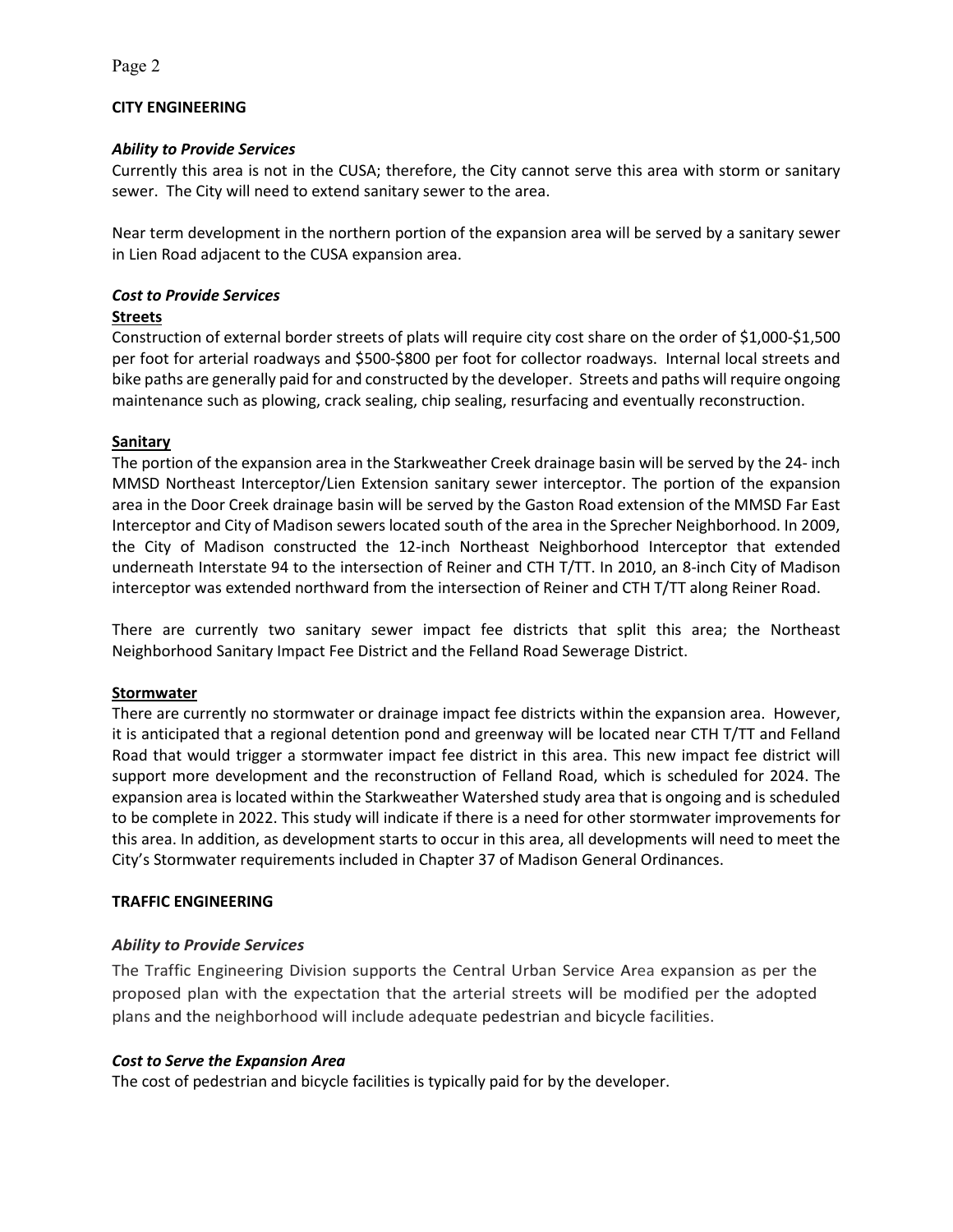## **METRO TRANSIT**

## *Ability to Provide Services*

Approximately the extreme northwestern corner of the expansion area (I-39 & Lien) would fall inside the defined transit service area (3/4 mile from closest bus stop with regularly scheduled service), using the stops and schedules maintained by Metro Transit under its current operations (Fall of 2021).

The remaining area would fall outside the defined transit service area. Future Madison Metro service to the expansion area would come through an extension of current routes in the area, or through the creation of new transit routes to serve development on the City's east side. A regional transit authority or other jurisdictional funding source would likely be needed to provide expanded service. Future transit routes within the neighborhood would most likely travel along the arterial and collector streets. Ridership potential will remain relatively low until substantial additional development has occurred. It is recommended that other transportation options, such as vanpools or rideshare programs, be pursued both before and after transit service is provided to the expansion area.

## *Cost to Serve the Expansion Area*

The closest bus stops with regularly scheduled daily, all-day transit service are in the North Thompson Drive intersections with Lien Road (roughly one-half mile to the west of the border of the proposed expansion area) and CTH T/TT roughly one mile west of the of the border of the proposed expansion area).

Metro Transit provides no additional commuter (weekday peak hour) service, east of this regularly scheduled service along North Thompson Drive, and there are no operators of shared-ride taxis known to have a license to serve this area. Federal standards for provision of demand-response paratransit trips under the Americans with Disabilities Act only require service to properties that are within ¾ of a mile of regularly scheduled transit. The extent of additional commuter services do not impact the paratransit service area.

During Summer of 2021, the City of Madison solicited public feedback on initial draft maps of a Transit Network Redesign that could include new daily, all-day transit service with stops in the Milwaukee Street at Sprecher Road intersection (roughly 1.25 miles to the southeast of the border of the proposed expansion area

## **POLICE DEPARTMENT**

## *Ability to Provide Services*

The Police Department will provide services to lands within the expansion area that are within the City. The expansion area is part of the Police Department's East District. The East District operates out of a station located on South Thompson Drive near its intersection with Cottage Grove Road. This station is about two miles from the expansion area.

## *Cost to Serve the Expansion Area*

The need for future additional police staffing to serve the expansion area will be dependent on a number of factors, to include: the increase in City population from the expansion area; the increase in miles of roadway from the expansion area; the increase in the City's geographic area from the expansion area; and the increase in calls for police service/police workload in the expansion area. The estimated number of additional patrol officers that would likely be required with the proposed areas of expansion will be 1.3 patrol officers. These estimates were generated by compiling workload data associated with patrol officer calls for service in other comparable areas of the City. The following is the estimated future need for staffing and equipment: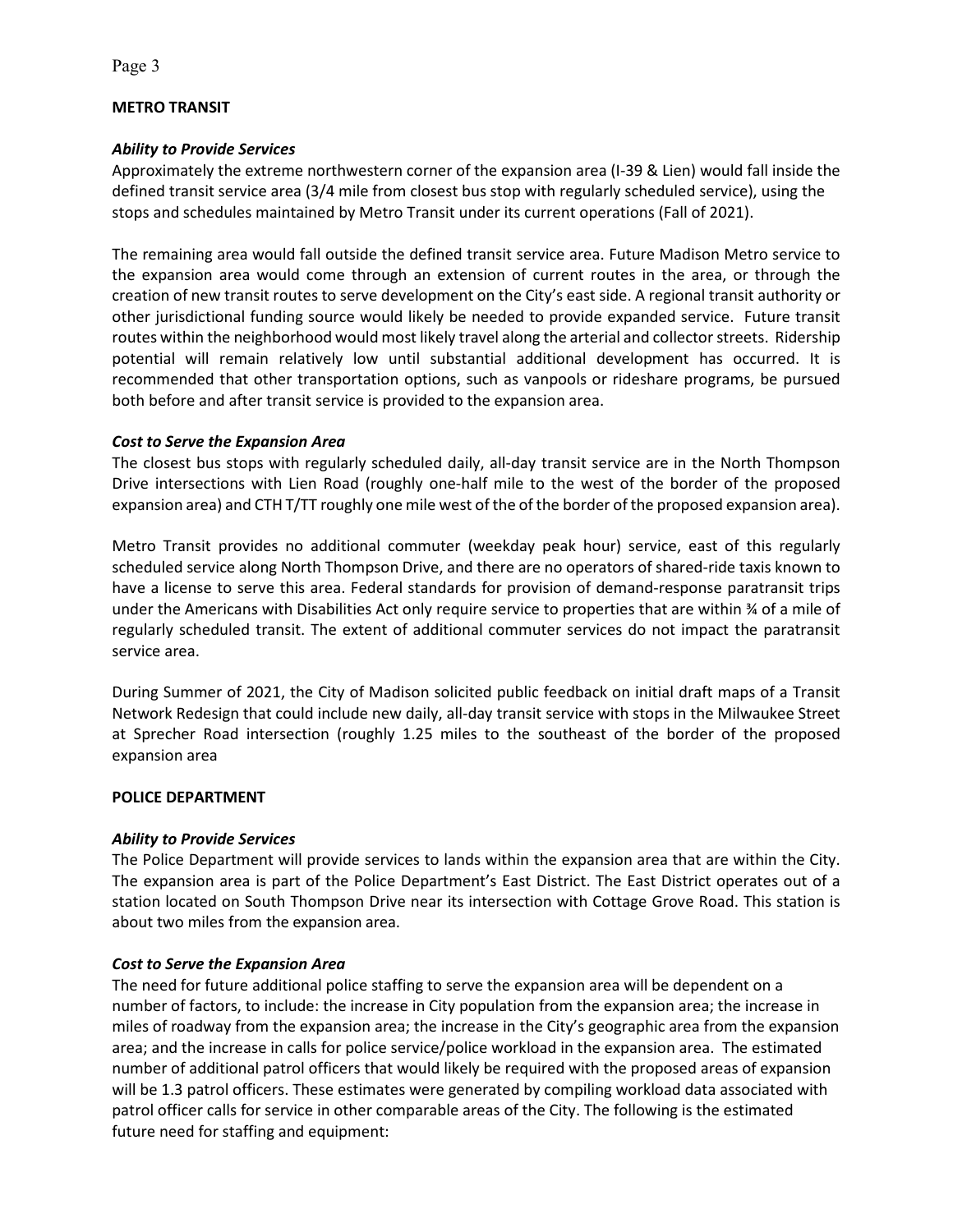Page 4

1.3 patrol officers required:

- Prorated Officer cost= \$130,000
- Prorated Vehicle cost= 30,844
- Total prorated cost= \$160,844

#### **FIRE DEPARTMENT**

#### *Ability to Provide Services*

The Fire Department provides fire protection including suppression, inspection, community education and emergency medical services to the lands within the City of Madison and other surrounding contracted areas. The closest Madison Fire Station to the expansion area is Station #11 located at Nelson Road and Morgan Way. This station is approximately 1  $\frac{1}{2}$  to 1  $\frac{3}{4}$  miles away from the expansion area. Station #11 currently is staffed with an Engine crew of 4 personnel. The estimated travel time to the area is approximately 3 to 4 minutes, depending on weather and traffic conditions. Station #13 is a similar distance to the expansion area and can provide similar service to the area.

#### *Cost to Serve the Expansion Area*

Based on the assumption that the Fire Department averages a cost of approximately \$350 per living unit, the cost of providing fire and emergency medical services to the expansion area would be approximately \$735,000 annually. This is based on the expansion area including approximately 2,099 living units. Currently, there is a need for an additional ambulance to cover service calls at a cost of \$1.5 million (cost includes salaries, benefits, supplies, and ambulance cost).

#### **PARKS DIVISION**

## *Ability to Provide Services*

This expansion area includes lands that are designated to have future parks.

## *Cost to Serve the Expansion Area*

#### **Dedication**

The expansion area includes lands that are designated to have future parks. Park lands are typically dedicated through a subdivision and are brought into the overall system as the properties develop. In this instance, three proposed park locations have been identified in the neighborhood plan. As the subdivisions are proposed, the Parks Division will be requesting and obtaining park lands to be dedicated to the public to meet the Park Land dedication requirements, per MGO Sec. 16.23(8)(f) and 20.08(6). If the full dedication is not provided, the developer of the lands would be required to provide Park Land Impact Fees in order to meet the requirements of the ordinance. Any subdivision that is proposed in the expansion area that would not have any park land associated with the development would also be required to provide Park Land Impact Fees in lieu of land dedication. Those fees would be used for acquisition of park lands in the overall system and could be used citywide.

## **Improvements and Maintenance**

As lands are subdivided and the park parcels dedicated, the Parks Division will be required to take ownership and maintenance responsibilities of the lands. In some instances, the Parks Division may opt to partner with the developer to construct improvements in the park so that the developer may receive credit for Park Infrastructure Impact Fees that are due for all new residential units associated with the development. In those cases, the developer is required by ordinance to provide a minimum of three years of maintenance for the improvements they have constructed and that have been accepted by the City; after the three years the City would take over maintenance of the park and amenities.